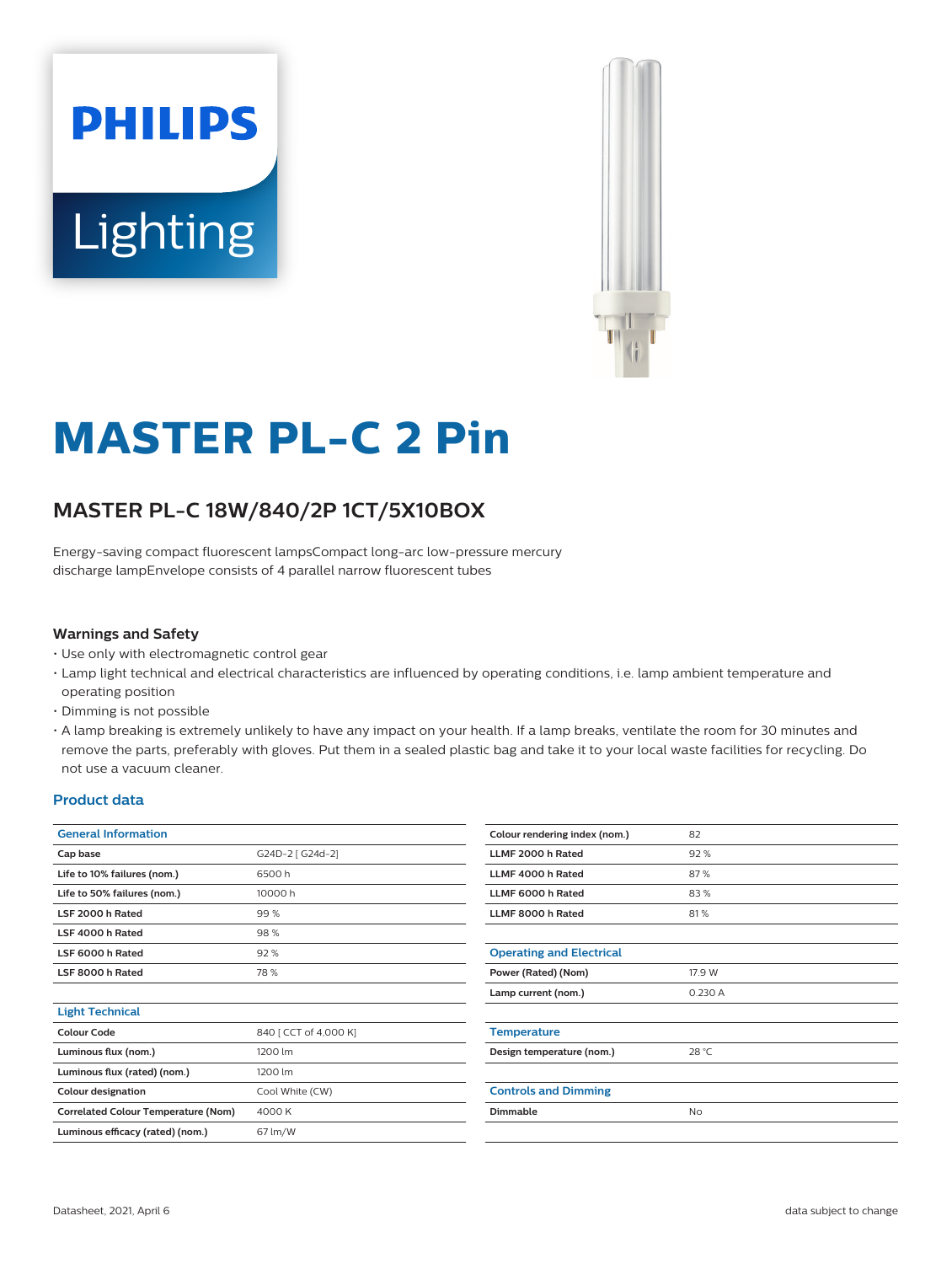## **MASTER PL-C 2 Pin**

| <b>Mechanical and Housing</b>      |                   |  |  |
|------------------------------------|-------------------|--|--|
| Cap-base information               | 2P                |  |  |
|                                    |                   |  |  |
| <b>Approval and Application</b>    |                   |  |  |
| Energy efficiency label (EEL)      | B                 |  |  |
| Mercury (Hg) content (nom.)        | 1.4 <sub>mg</sub> |  |  |
| Energy consumption kWh/1,000 hours | 22 kWh            |  |  |
|                                    |                   |  |  |
| <b>Product Data</b>                |                   |  |  |
| Full product code                  | 871150062093470   |  |  |

| Order product name                | MASTER PL-C 18W/840/2P 1CT/5X10BOX |  |  |  |
|-----------------------------------|------------------------------------|--|--|--|
| EAN/UPC - product                 | 8711500620934                      |  |  |  |
| Order code                        | 62093470                           |  |  |  |
| SAP numerator - quantity per pack |                                    |  |  |  |
| Numerator - packs per outer box   | 50                                 |  |  |  |
| <b>SAP material</b>               | 927905784040                       |  |  |  |
| SAP net weight (piece)            | 57.800 g                           |  |  |  |
| <b>ILCOS</b> code                 | FSQ-18/40/1B-I-G24d=2              |  |  |  |

## **Dimensional drawing**



**PL-C 18W/840/2P**

### **Photometric data**



**Lightcolour /840 Lightcolour /840**

| Product                                                           |  | $D(max)$ $D1(max)$ $A(max)$ $B(max)$ $C(max)$ |  |
|-------------------------------------------------------------------|--|-----------------------------------------------|--|
| MASTER PL-C 18W/840/2P 27.1 mm 27.1 mm 109.5 mm 128.0 mm 150.4 mm |  |                                               |  |
| 1CT/5X10BOX                                                       |  |                                               |  |